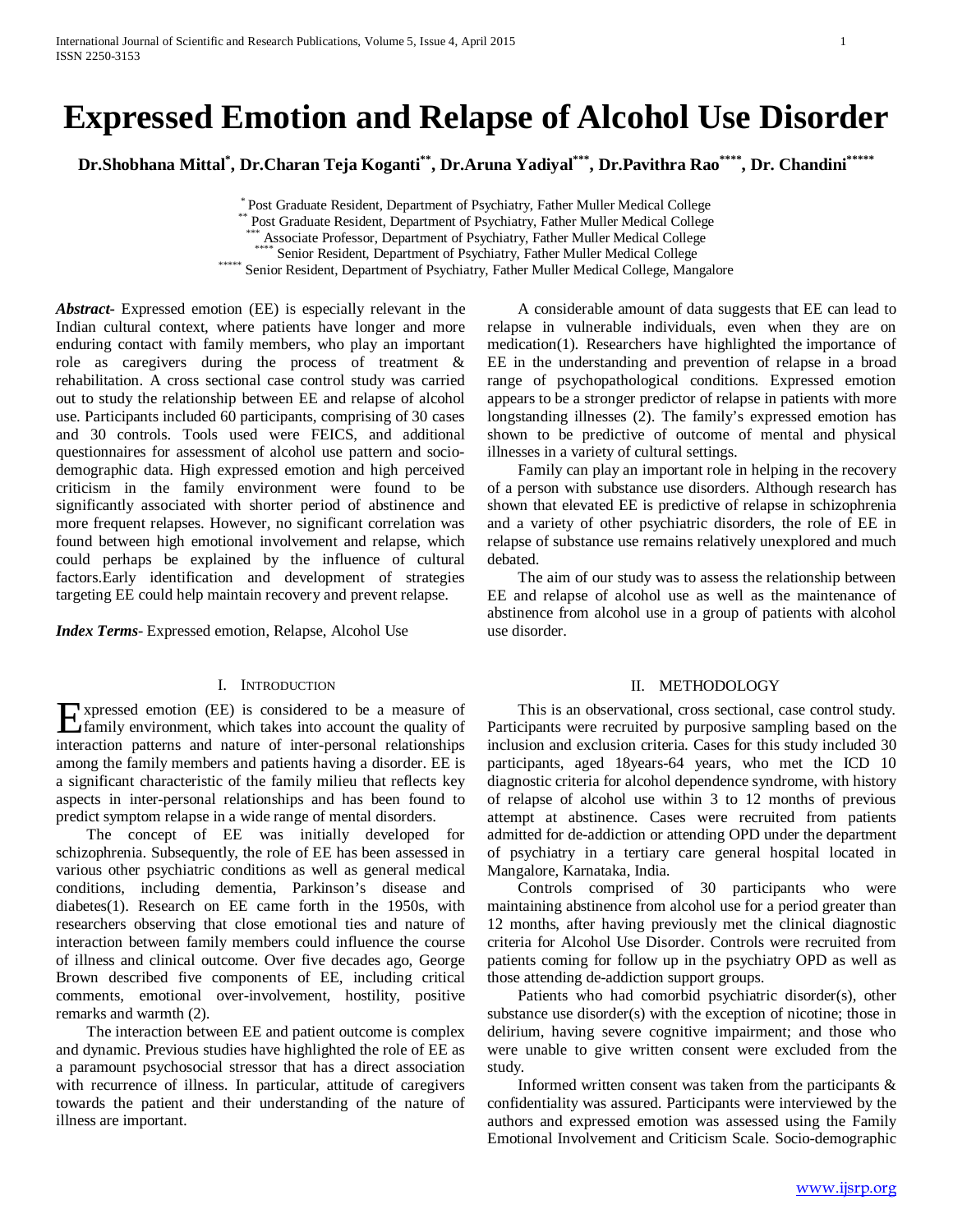data was assessed using the Modified Kuppuswamy Socioeconomic Status Scale. Other relevant clinical history and pattern of alcohol use was assessed using an additional semistructured questionnaire.

 Statistical analysis was carried out using chi-square test, Fishers exact test, t- test and Karl Parson correlation coefficient. This study was ethically approved by the institutional ethics committee.

## III. RESULTS

 Majority of the cases and controls hailed from urban areas (76.7%; 66.7%) and nuclear families (76.7%; 63.3% respectively). Most of the participants belonged to the middle (43.3%) and upper middle socio- economic categories (41.7%). Majority of the cases were in the age bracket of 31-40 yrs (46.7%), while the controls were, on an average, a decade older (41-50 years; 46.7%). Cases comprised of 53.3% Hindus, 43.3%

Christians and 3.3% Muslims, whereas controls comprised of 80% Hindus and 20% Christians. On an average, most of the cases (36.7%) and controls (43.3%) were educated up to high school. 76.7% of the controls were married whereas the marital status of the cases varied with 46% being married, 43% being unmarried, and the rest being either divorced or remarried.

 From amongst the sample, 73.3% cases and 63.3% controls had comorbid nicotine dependence. In both the study groups, diabetes mellitus was the most common medical comorbidity encountered. 80% of the cases and 50% of the controls had family history of alcohol use disorders. Amongst the cases, 73.3% had relapsed within the initial 3 – 6 months of abstinence, and the remaining thereafter, i.e. - 6-12 months since abstinence. The time period of maintaining abstinence amongst controls ranged from 1 year to over 25 years with a mean period of abstinence of 7.7 years (Figure 1).

# **Figure 1: Period of Abstinence from alcohol use**

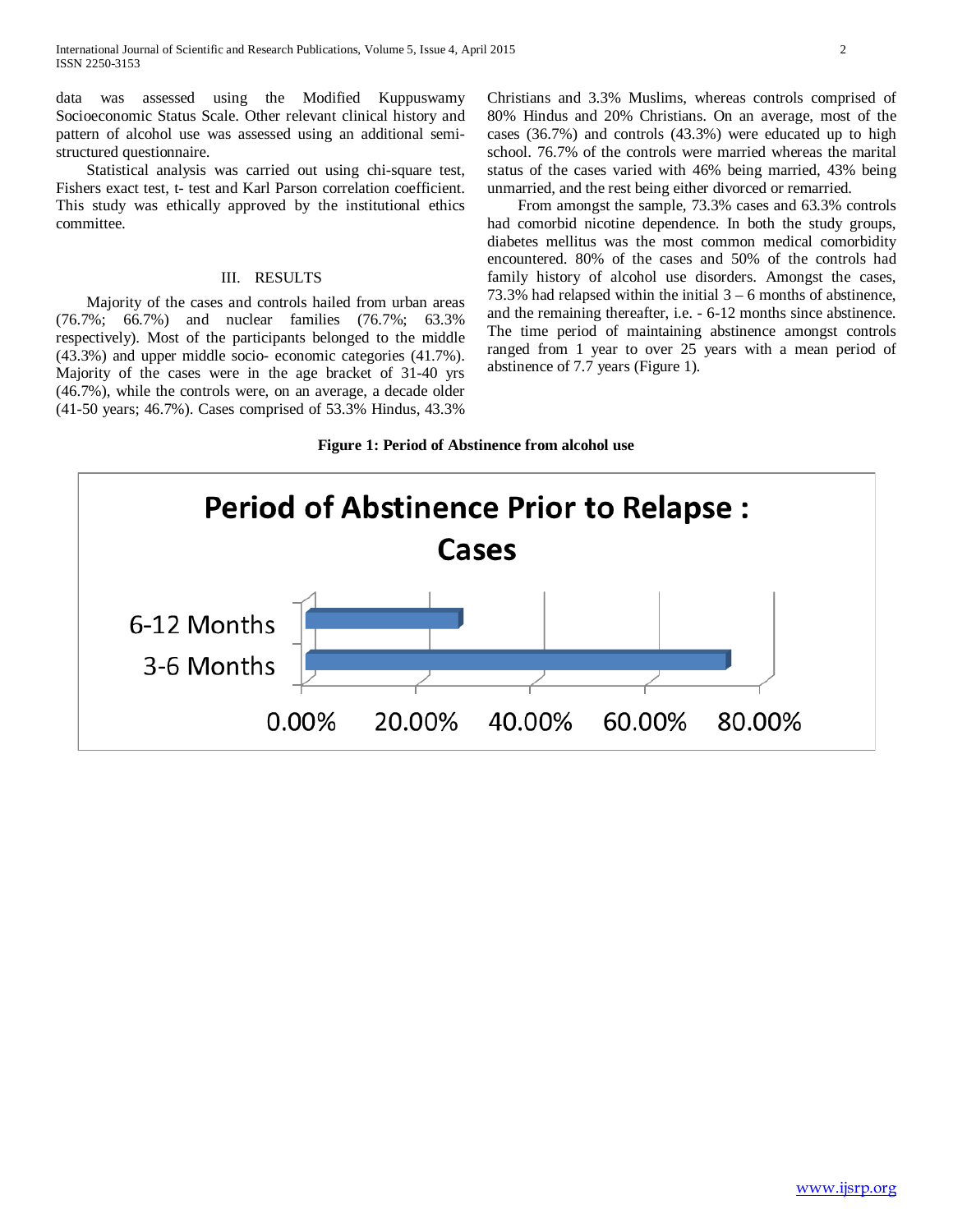

 When the cases were asked for a subjective report of the reason for relapse, craving (36.7%) & cue exposure (33.3%) were cited as the most common reasons for relapse, whereas 23.3% attributed their relapse to inter-personal difficulties and the rest to financial difficulties (6.7%).

 The correlation between the total score on FEICS and relapse of alcohol use was highly significant (p value .000). From amongst the components of EE studied, the correlation between perceived criticism and relapse of alcohol use was highly significant (p value .000). However, in our study, the correlation between emotional involvement and relapse of alcohol use was found to be not significant (p value .308) (Table 1).

![](_page_2_Figure_5.jpeg)

|                              | Group    | N  | Minimum | Maximum | Mean  | Std.<br>Deviation | Median | ttestp<br>value |
|------------------------------|----------|----|---------|---------|-------|-------------------|--------|-----------------|
| Totalscoreon<br>EI           | Cases    | 30 | 18.00   | 33.00   | 25.37 | 4.27              | 25.00  | .308            |
|                              | Controls | 30 | 22.00   | 33.00   | 26.33 | 2.88              | 26.00  | <b>NS</b>       |
|                              | Total    | 60 | 18.00   | 33.00   | 25.85 | 3.64              | 26.00  |                 |
| Totalscoreon<br>PC           | Cases    | 30 | 30.00   | 43.00   | 34.87 | 2.85              | 35.00  | .000            |
|                              | Controls | 30 | 10.00   | 20.00   | 14.60 | 2.80              | 14.50  | HS              |
|                              | Total    | 60 | 10.00   | 43.00   | 24.73 | 10.60             | 25.00  |                 |
| Totalscoreon<br><b>FEICS</b> | Cases    | 30 | 55.00   | 65.00   | 60.23 | 3.40              | 60.00  | .000            |
|                              | Controls | 30 | 38.00   | 46.00   | 40.93 | 2.26              | 40.00  | HS              |
|                              | Total    | 60 | 38.00   | 65.00   | 50.58 | 10.14             | 50.50  |                 |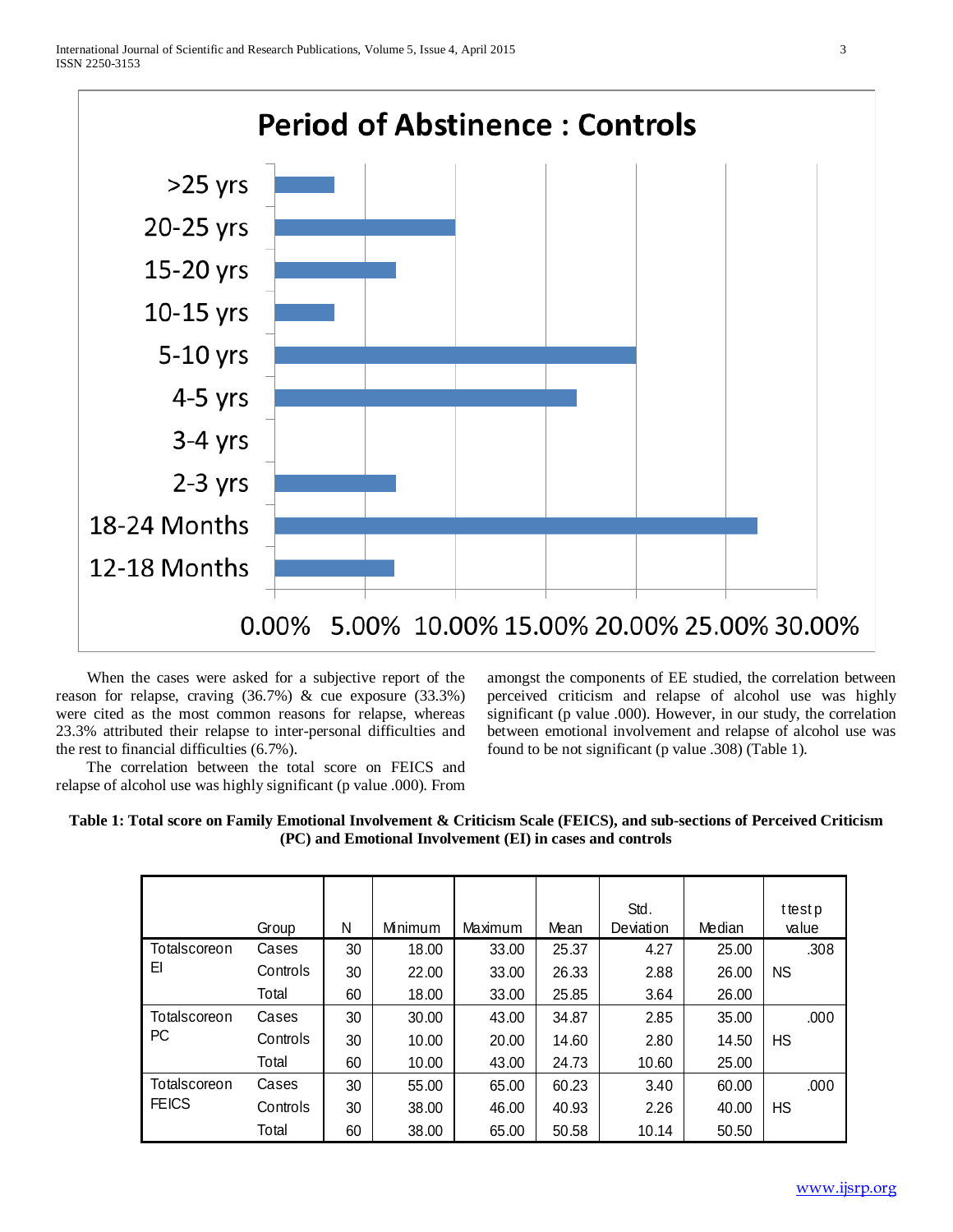Higher total score on FEICS as well as perceived criticism had a highly significant correlation with shorter period of abstinence from alcohol use (p value .000) and more number of relapses (p value .000). However, emotional involvement did not have a significant correlation with shorter period of abstinence (p value .735) or more number of relapses (p value .182).

### IV. DISCUSSION

 Family atmosphere is the most persistent environment a patient is exposed to. In this study, a strong correlation was found between high expressed emotion and relapse of alcohol use in persons with alcohol use disorder. EE continued to be associated with relapse after patient's socio economic status, type of family, location of residence, severity of alcohol related problems, family history, medical comorbidities and comorbid nicotine use were taken into account.

 Patients with high levels of expressed emotion in their family environment were more prone for relapse of alcohol use. High expressed emotion was associated with lesser time spent being abstinent from alcohol and more frequent relapses. Out of the components of expressed emotions studied, perceived criticism was associated with quicker and more frequent relapses, whereas emotional involvement was not associated with relapse. Emotional involvement was found to be high in both cases as well as controls, but did not correlate with relapse. This could perhaps be explained on the basis of cultural factors, as the social bonds in the Indian cultural context are characterized by a high degree of emotionality. Also, the scale we used for assessment of emotional involvement in our study had been designed and standardized based on a western population, which may not hold ground in the Indian cultural context, as even though the Indian society is in a state of cultural transition, the nature of social relationships and inter-dependence as well as emotional involvement within family members remains thickly knit.

 Expressed emotion is especially relevant in the Indian cultural context, where patients have longer and more enduring contact with family. Family members play an important role as caregivers during the process of treatment & rehabilitation. Family members also play an important role in bringing the patient in contact with the mental health care professional and providing financial as well as psycho-social support to the patient during the process of treatment & rehabilitation. Even in the scenario of relapse, family members remain the primary care givers for the patients. However, high expressed emotion may also act as a barrier to care, as the patient may conceal relapse status from his family members for avoidance of excessive criticism, which in turn may delay and hamper the treatment process.

 This study attempted to assess a modifiable risk factor for relapse of alcohol use. Few studies are available for the role of expressed emotion on the relapse of alcohol use in the Indian cultural context. However, this study has the limitations of a small sample size and the results may not be generalizable to the general population. This study predominantly focussed on two components of EE, namely perceived criticism and emotional involvement. In this study, the EE was assessed using the patient's report of their perception of their family environment, which may have been biased by rationalization on the part of the patient. This study is a cross-sectional one, and throws light upon the association between high expressed emotion and relapse. However, it does not establish a clear causality of high EE leading to relapse, or high EE being secondary to frequent relapses. A longitudinal study with a larger sample group, using tools more suitable in the Indian cultural context, taking into account the family members report along with the patients report, may perhaps yield more accurate results.

#### V. CONCLUSION

 This study highlights the need for psychosocial assessment of expressed emotion and intervention at the level of family as a unit. An understanding of the role of expressed emotions in alcohol use disorders can help identify and target high expressed emotion during recovery and help in relapse prevention.

#### **REFERENCES**

- [1] Bhugra, Dinesh, and Kwame McKenzie. "Expressed emotion across cultures."Advances in Psychiatric Treatment 9.5 (2003): 342-348.
- [2] Brown GW. The discovery of expressed emotion: Induction or deduction? In: Leff J, Vaughn C, editors. Expressed emotion in families. New York: Guilford Press; 1985. p. 7-25.
- [3] Amaresha, Anekal C., and Ganesan Venkatasubramanian. "Expressed emotion in schizophrenia: an overview." Indian journal of psychological medicine 34.1 (2012): 12.
- [4] Wearden AJ, Tarrier N, Barrowclough C, Zastowny TR, Rahill AA. A review of expressed emotion research in health care. Clin Psychol Rev 2000;20:633-66.
- [5] Butzlaff, Ronald L., and Jill M. Hooley. "Expressed emotion and psychiatric relapse: a meta-analysis." Archives of General Psychiatry 55.6 (1998): 547-552.
- [6] Kuipers, E. "Influence of carer expressed emotion and affect on relapse in non-affective psychosis." The British Journal of Psychiatry 188.2 (2006): 173-179.
- [7] Hooley J, Hahlweg K. The marriages and interaction patterns of depressed patients and their spouses: Comparison of high and low EE dyads. In: Goldstein MJ, Hand I, Hahlweg K, editors. Treatment of Schizophrenia: Family assessment and intervention. Berlin: Springer Verlag; 1986. p. 85- 95.
- [8] Vaughn CE, Leff JP. The measurement of expressed emotion in the families of psychiatric patients. Br J Soc Clin Psychol 1976;15:157-65.
- [9] ICD-10: Classification of Mental and Behavioural Disorders: Clinical descriptions and diagnostic guidelines. World Health Organization, 2006.
- [10] DSM 5: Diagnostic and statistical manual of mental disorders. American Psychiatric Association, 2014 .

#### AUTHORS

**First Author:** Dr.Shobhana Mittal, Post Graduate Resident, Department of Psychiatry, Father Muller Medical College, shobhana.mittal@gmail.com

**Second Author:** Dr.Charan Teja Koganti, Post Graduate Resident, Department of Psychiatry, Father Muller Medical College, drcharantejakoganti@gmail.com

**Third Author:** Dr.Aruna Yadiyal, Associate Professor,

Department of Psychiatry, Father Muller Medical College, drarunayadiyal@yahoo.in

**Fourth Author:** Dr.Pavithra Rao, Senior Resident, Department of Psychiatry, Father Muller Medical College, dr.pavithraprao@gmail.com